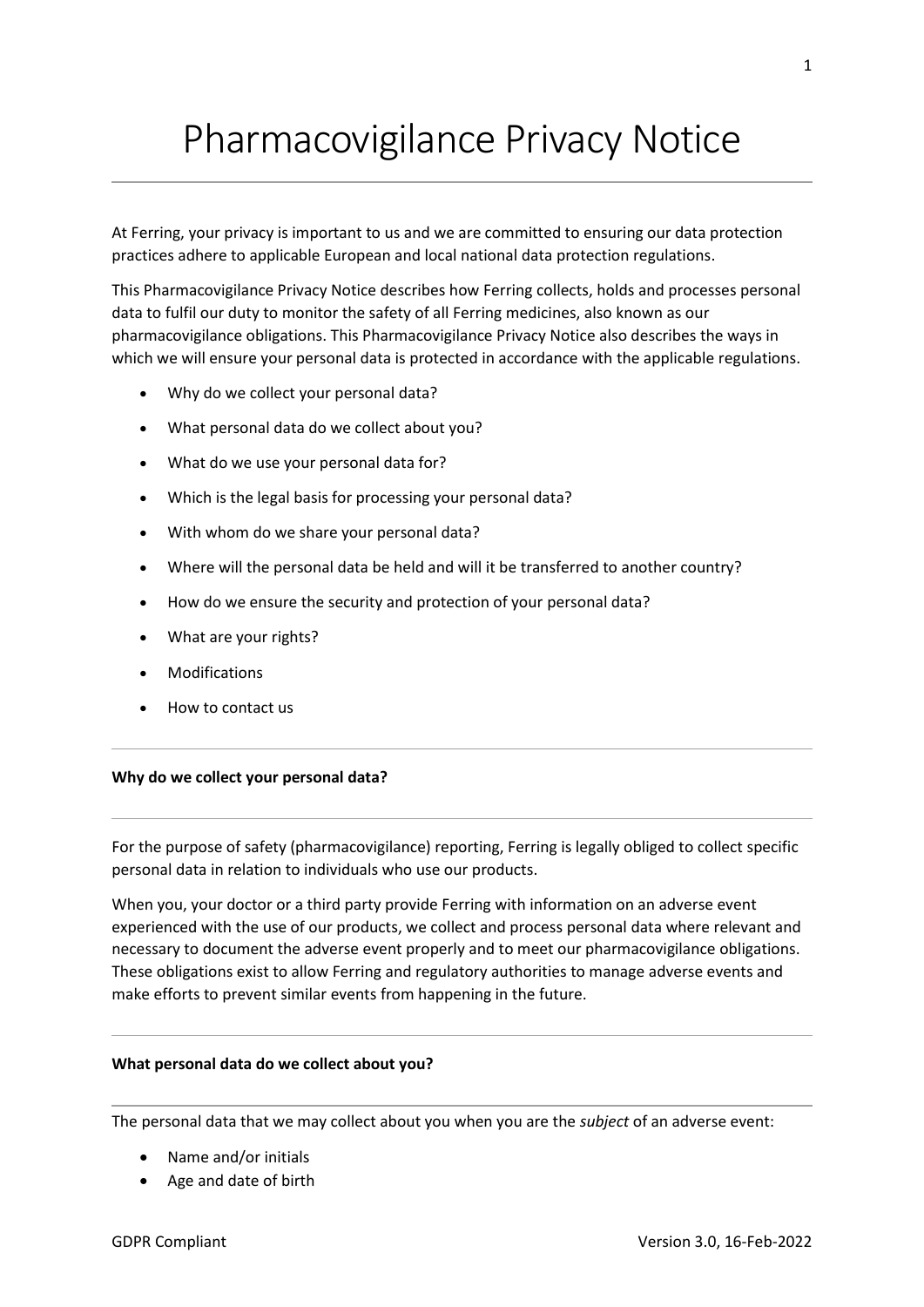- Gender
- Weight and height
- Details of the product causing the adverse event
- The reason why you have been taking or were prescribed the product
- Details of other medicines or remedies you are taking or were taking at the time of the reaction
- The reason why you have been taking the other medicines and any subsequent changes in your medicines
- Details of the reaction you suffered, the treatment you received for that reaction, and any long-term effects the reaction has caused to your health
- Medical history considered relevant, including documents such as laboratory reports
- Additional information about your ethnicity, religion and sexual orientation if considered relevant for the use of the product and the reaction you experienced

The personal data that we may collect about you when you are the *reporter* of an adverse event:

- Name
- Contact details (which may include your address, e-mail address, phone number or fax number)
- Profession (this information may determine the questions you are asked about an adverse event)
- Relationship with the subject of the report

If you are also the subject of a report, this information will be combined with the information you provide in relation to the adverse event. We will only collect the minimum data required for the purposes of fulfilling our pharmacovigilance obligations.

## **What do we use your personal data for?**

Pharmacovigilance laws require us to collect information about the safety of our products. As a result, we must keep enough information to allow us to investigate adverse events and to request additional information. We will compare the information about the adverse event with information about other adverse events received by Ferring to properly analyse and assess the safety of the product(s) over time and to update the safety information available to patients, prescribers and regulatory authorities.

To do this, we keep the information for the period permitted by the applicable law.

Ferring will only use personal data collected for pharmacovigilance for this purpose and will not hold or process this data for any other purpose without notifying you in advance and/or obtaining the appropriate consent.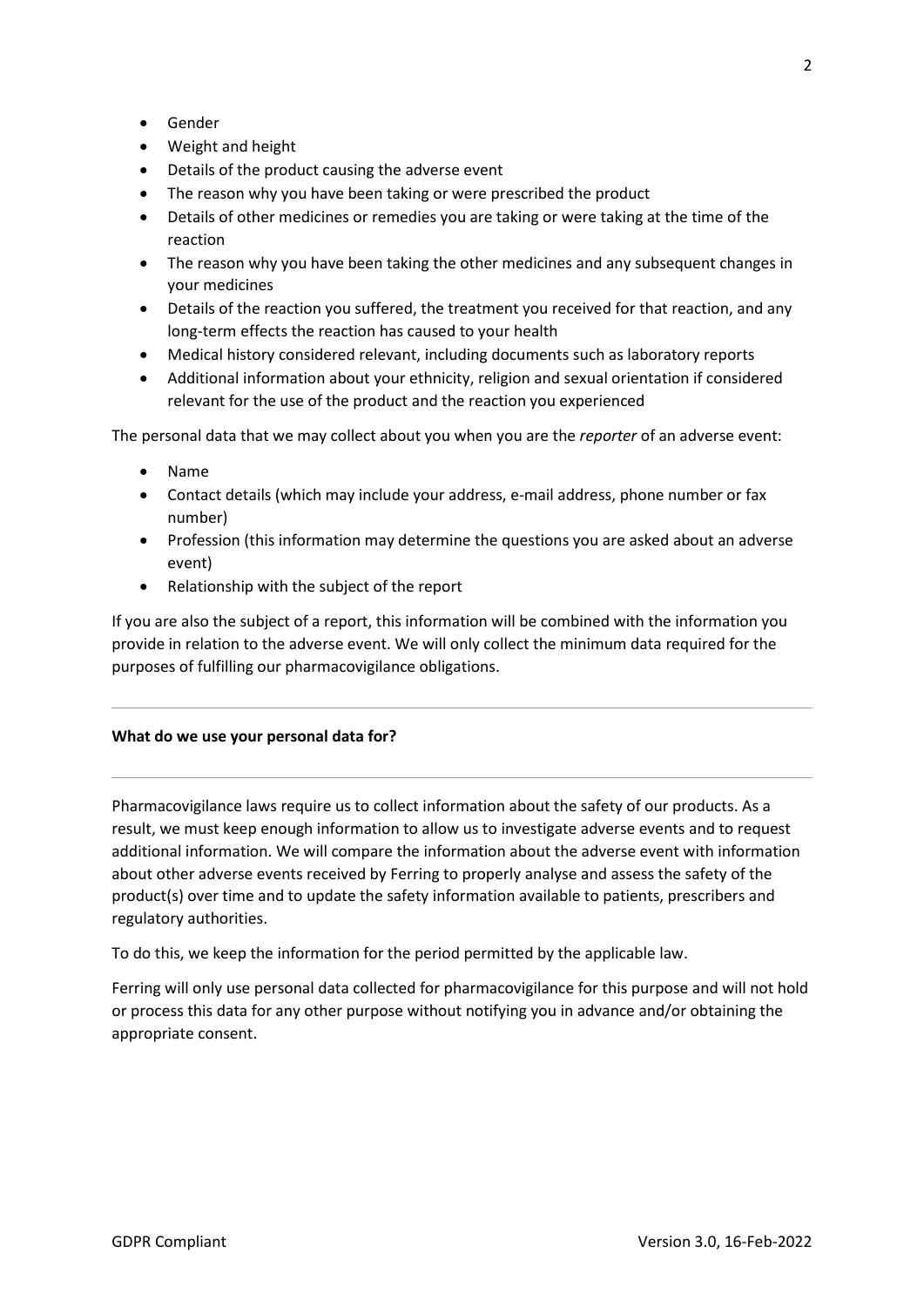## **Which is the legal basis for processing your personal data?**

Personal data is collected, handled and processed to fulfil pharmacovigilance obligations which serve as a legal requirement for public interest and public health reasons and therefore consent from data subjects prior to collection and processing is not required.

## **With whom do we share the information?**

We share the information with regulatory authorities such as the European Medicines Agency, The US Food & Drug Administration and Medicines & Healthcare products Regulatory Agency in the UK, in accordance with national pharmacovigilance laws in the countries, where we market our product.

We may also share the information with other pharmaceutical companies, who are our comarketing, co-distribution or other license partners, where pharmacovigilance obligations for a product require such exchange of information. This means that your information will be shared outside of your country to countries that may have other requirements for data protection.

We may publish information about the safety of our products. We will remove identifiers from any publications, so that no individual can be identified.

We may also transfer data to a third party in the event of a sale, assignment, transfer, or acquisition of the company or a specific product or therapeutic area, in which case we would require the buyer, assignee or transferee to treat that personal data in accordance with applicable data protection law.

### **Where will the data be held, and will it be transferred to another country?**

Our pharmacovigilance obligations require us to review patterns across adverse event reports received from all countries, where we market our products. To meet these requirements, information provided as part of an adverse event report is kept under secure conditions in the local Ferring office in the country/region of the report and is transferred to Ferring headquarters. Upon transfer, only the minimum data required is included. Any names and contact details of patients and reporter are hidden, meaning that only information on age/age group, date of birth and gender is transferred in addition to the information concerning the reaction and the health of the patient.

Any such transfers outside of the European Economic Area will be safeguarded by internal international data transfer agreements, to ensure that your personal data is protected in accordance with the applicable European and national data protection laws.

### **How do we ensure the security and protection of your personal data?**

Ferring maintains a number of appropriate technical and organisational security measures to safeguard your personal data from unauthorised access, use, disclosure, accidental destruction or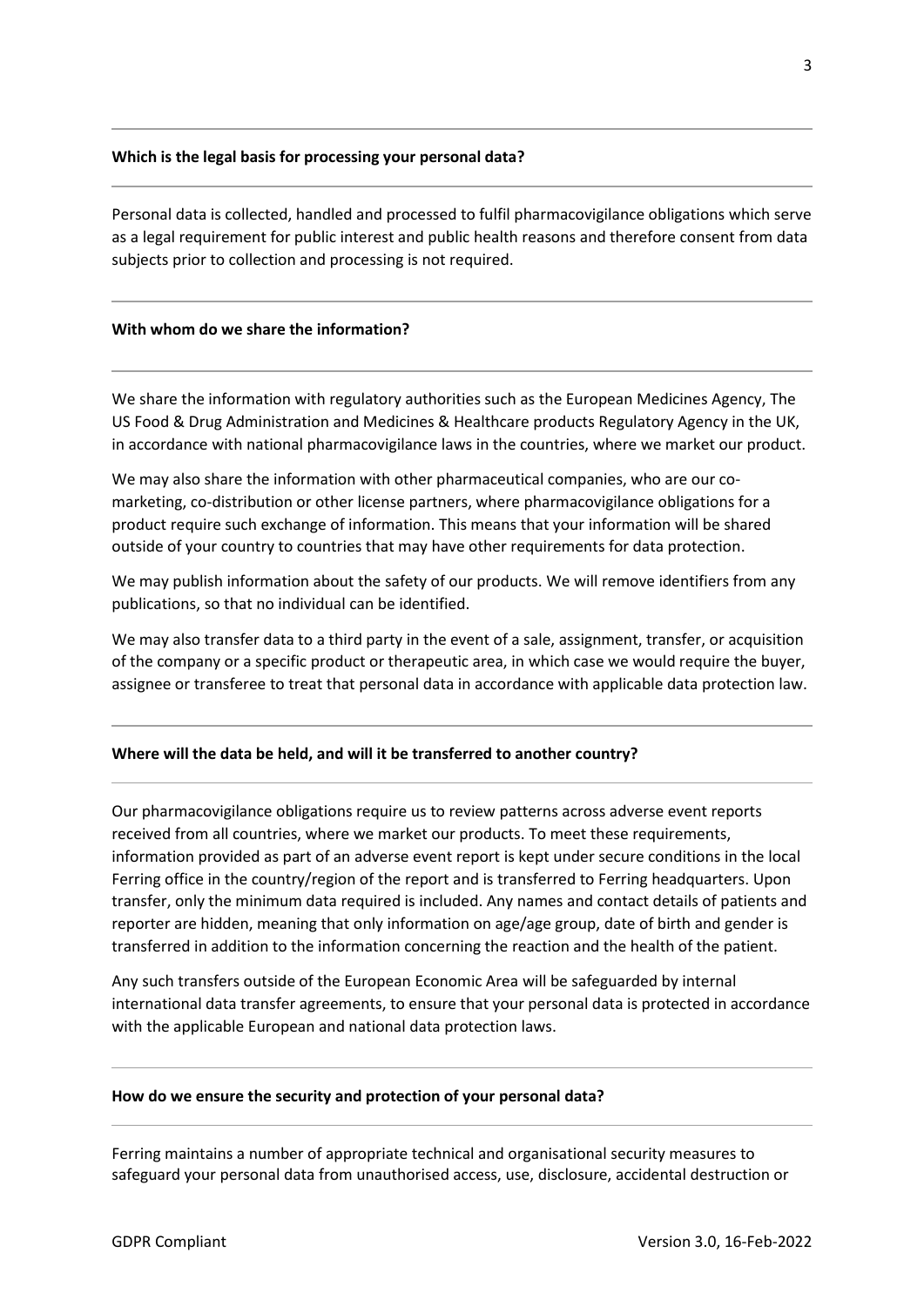loss. For example, where appropriate, Ferring is committed to the encryption, anonymisation or pseudonymisation of personal data, and personal data will be stored securely in a designated system. Our internal policies and procedures are designed to prioritise and promote the protection of personal data.

While our data security measures are continually evaluated and updated, the security of data transferred via the internet from a computer or other device cannot be guaranteed and you are encouraged to take steps to protect yourself online and against unauthorised use of your passwords, and mobile devices, as well as installing the appropriate firewall, anti-virus and anti-spyware protections for your computer.

A non-exhaustive list of possible data incidents may include,

- a lost/stolen laptop
- an external hacker
- an email containing personal data sent in error
- information lost in transit
- documents left in unsecured location.

If you suspect any security compromise or detect vulnerabilities, it is essential to report these data incidents immediately by using the [Data Subject Contact Form.](https://ferring.ethicspoint.eu/custom/ferring/forms/data/form_data.asp)

### **What are your rights?**

If and when we collect, hold and process your personal data, you will be afforded specific rights as a data subject. Ferring will give effect to these rights in accordance with the applicable European and local national data protection laws and where pharmacovigilance laws permit. Your rights as a data subject are the following:

- Right to be informed: You have the right to know what personal data of yours is being collected, how long it is being used, how long it will be kept and whether it will be shared with any third parties.
- Right to access and rectification: You have the right to request a copy of the information we hold about you, as well as the right to request corrections of the personal data we hold if it is inaccurate. We may require you to provide proper identification before we comply with any request to access or correct personal data.
- Right to erasure and restriction of processing: For legal reasons, we cannot delete information that has been collected and processed as part of an adverse event report unless it is inaccurate. However, you may have the right to restrict the processing of your personal data, if, for example, you believe the data is incorrect.
- Right to data portability: you have the right to request a copy of the personal data we hold, as well as the right to request this data to be transferred to another controller. This right is subject to certain conditions and may not apply, for example, if not permitted for reasons of public interest, or is not technically feasible.
- Right to object: As the data collected as part of an adverse event report is processed for reasons of public health and interest, you cannot object to the use of the data.
- You have the right to contact or lodge a complaint with your local data protection supervisory authority.